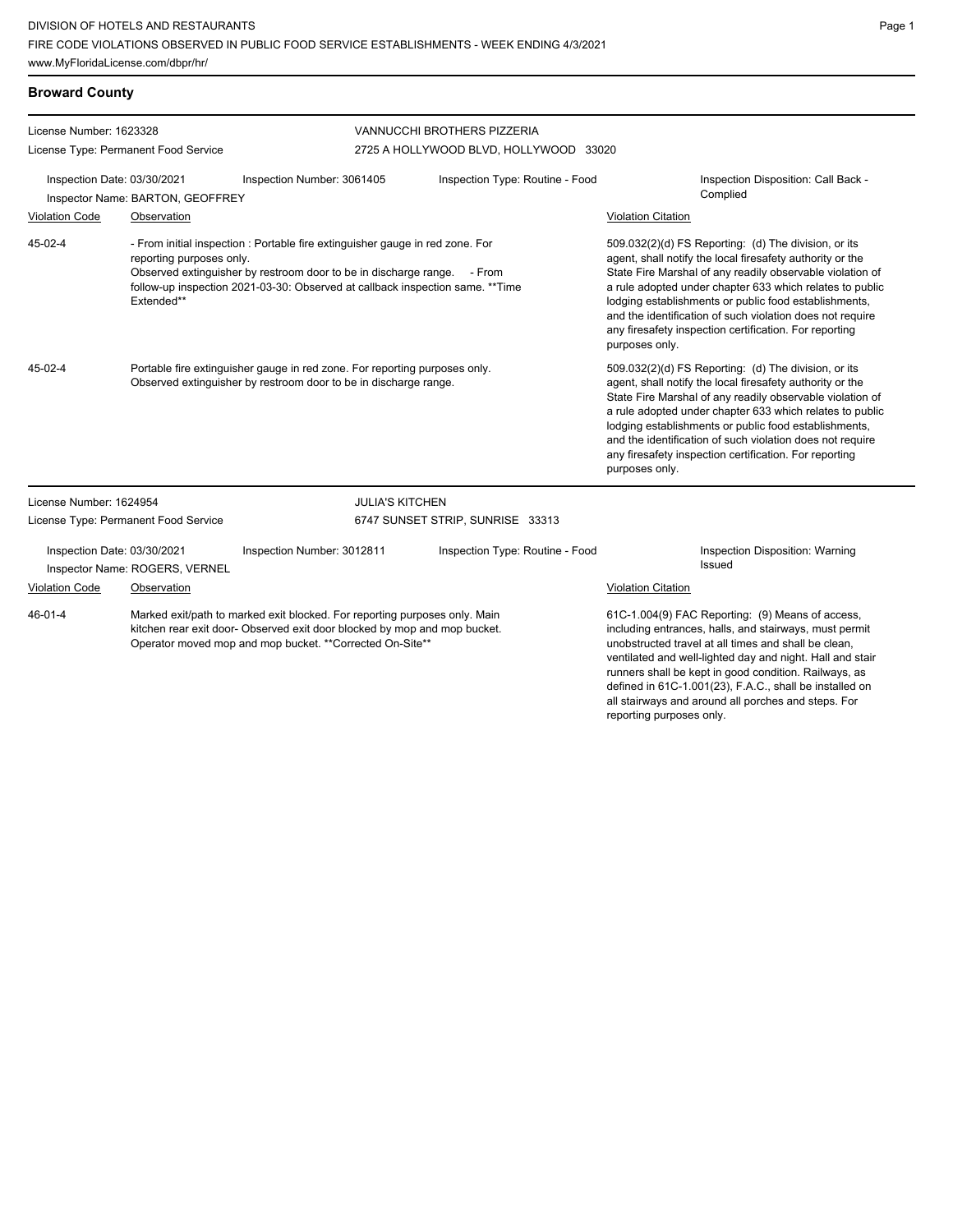**Dade County** License Number: 2327071 License Type: Permanent Food Service FRITZ & FRANZ BIERHAUS 60 MERRICK WAY, CORAL GABLES 33134 Inspection Date: 03/30/2021 Inspection Number: 3053911 Inspection Type: Routine - Food Inspection Disposition: Inspection Completed - No Further Action Inspector Name: GONZALEZ, ALEJANDRO Violation Code Observation Violation Citation Propane tank (larger than 2.7 lb. water capacity/1 lb. gas capacity) located inside of the building. For reporting purposes only. \*\*Corrected On-Site\*\* 509.032(2)(d) FS Reporting: (d) The division, or its agent, shall notify the local firesafety authority or the State Fire Marshal of any readily observable violation of a rule adopted under chapter 633 which relates to public lodging establishments or public food establishments, and the identification of such violation does not require any firesafety inspection certification. For reporting purposes only. 48-04-4 License Number: 2330421 License Type: Permanent Food Service THE RITZ CARLTON SOUTH BEACH DILIDO BEACH 1 LINCOLN RD, MIAMI BEACH 33139 Inspection Date: 03/29/2021 Inspection Number: 3068056 Inspection Type: Routine - Food Inspection Disposition: Call Back - Inspector Name: HODGE, KRISTEN **Inspector Name: HODGE, KRISTEN** Violation Code Observation Violation Citation - From initial inspection : No current insurance inspector boiler report or boiler certificate available for boiler. For reporting purposes only. Observed boiler certification number's 094558;094557;094556;094555;094554;094553 All expired 12/11/2020. - From follow-up inspection 2021-03-29: \*\*Time Extended\*\* 61C-1.004(9) FAC Reporting: (9) Heating and ventilation - The heating and ventilation system shall be kept in good repair or be installed to maintain a minimum of 68 degrees Fahrenheit throughout the building. The insurance inspectors boiler report is 48-01-5

required annually for power boilers and high

pressure/high temperature boilers and biannually for low pressure steam or vapor heating boilers and shall be posted in the boiler room. For reporting purposes only.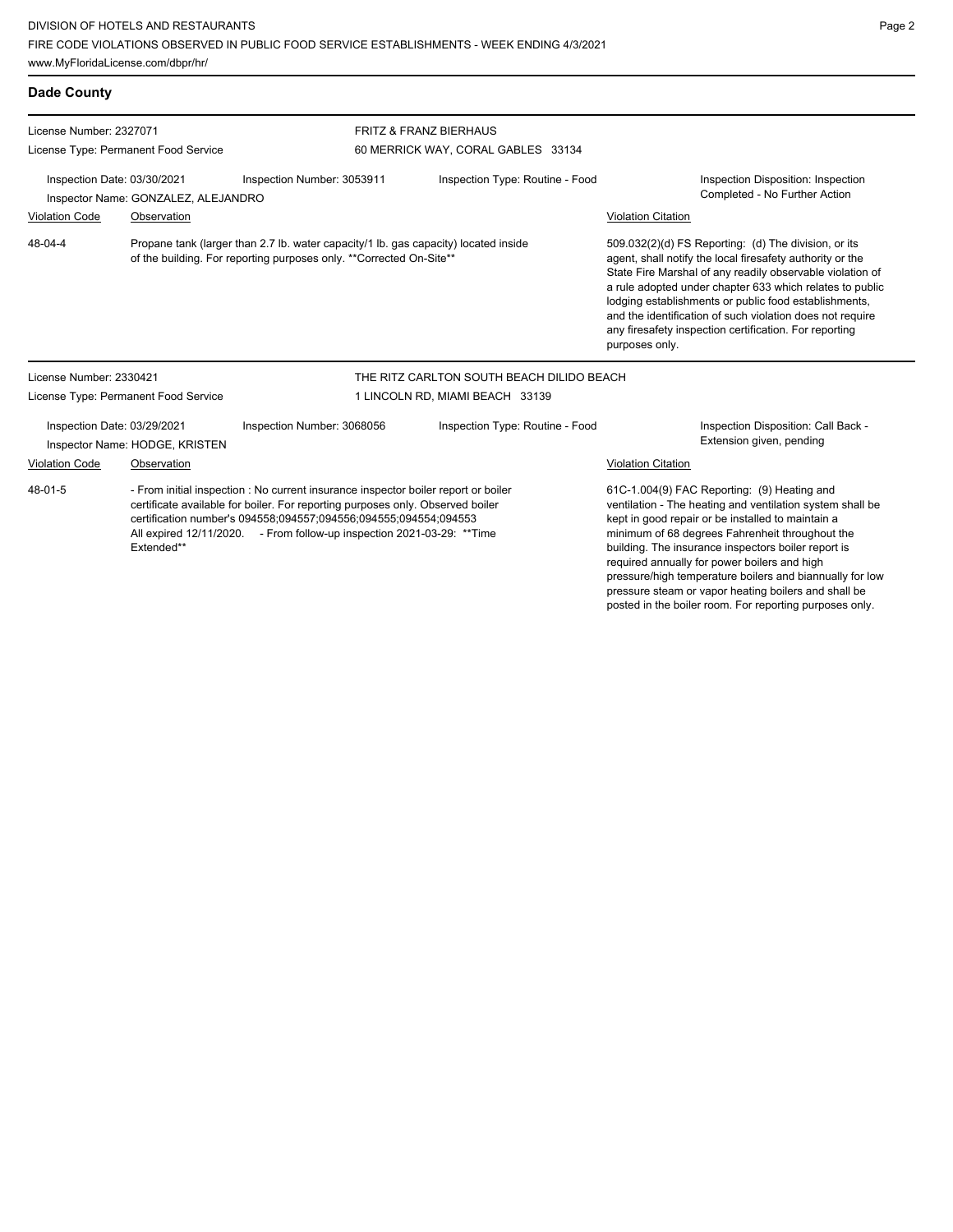www.MyFloridaLicense.com/dbpr/hr/

**Duval County**

License Number: 2615511

purposes only.

Page 3

| License Type: Permanent Food Service                                                                                                                                                                                                                            |                                      |                                                                                                                                                                                                                                                                                                                              | 5150 TIMUQUANA PLAZA STE 19, JACKSONVILLE 32210 |                                                                                                                                                                                                                                                                                                                                                                                                                                              |
|-----------------------------------------------------------------------------------------------------------------------------------------------------------------------------------------------------------------------------------------------------------------|--------------------------------------|------------------------------------------------------------------------------------------------------------------------------------------------------------------------------------------------------------------------------------------------------------------------------------------------------------------------------|-------------------------------------------------|----------------------------------------------------------------------------------------------------------------------------------------------------------------------------------------------------------------------------------------------------------------------------------------------------------------------------------------------------------------------------------------------------------------------------------------------|
| Inspection Date: 04/02/2021<br>Inspector Name: BIAVA, GRANT                                                                                                                                                                                                     |                                      | Inspection Number: 2994150                                                                                                                                                                                                                                                                                                   | Inspection Type: Routine - Food                 | Inspection Disposition: Administrative<br>complaint recommended                                                                                                                                                                                                                                                                                                                                                                              |
| <b>Violation Code</b>                                                                                                                                                                                                                                           | Observation                          |                                                                                                                                                                                                                                                                                                                              |                                                 | <b>Violation Citation</b>                                                                                                                                                                                                                                                                                                                                                                                                                    |
| Use of cooking equipment producing grease laden vapors/smoke with no hood<br>45-04-4<br>suppression system installed. Notified Fire AHJ. For reporting purposes only.<br>Establishment using two small fryers on prep table in kitchen not under hood<br>system |                                      |                                                                                                                                                                                                                                                                                                                              |                                                 | 509.032(2)(d) FS Reporting: (d) The division, or its<br>agent, shall notify the local firesafety authority or the<br>State Fire Marshal of any readily observable violation of<br>a rule adopted under chapter 633 which relates to public<br>lodging establishments or public food establishments,<br>and the identification of such violation does not require<br>any firesafety inspection certification. For reporting<br>purposes only. |
| License Number: 2613067                                                                                                                                                                                                                                         |                                      | <b>BAR-B-Q STICKS</b>                                                                                                                                                                                                                                                                                                        |                                                 |                                                                                                                                                                                                                                                                                                                                                                                                                                              |
|                                                                                                                                                                                                                                                                 | License Type: Permanent Food Service | 120 1/2 LEMON ST, NEPTUNE BEACH 32266                                                                                                                                                                                                                                                                                        |                                                 |                                                                                                                                                                                                                                                                                                                                                                                                                                              |
| Inspection Date: 03/30/2021<br>Inspector Name: GONZALEZ, MAYRA                                                                                                                                                                                                  |                                      | Inspection Type: Routine - Food<br>Inspection Number: 3076883                                                                                                                                                                                                                                                                |                                                 | Inspection Disposition: Inspection<br>Completed - No Further Action                                                                                                                                                                                                                                                                                                                                                                          |
| <b>Violation Code</b><br>Observation                                                                                                                                                                                                                            |                                      |                                                                                                                                                                                                                                                                                                                              |                                                 | <b>Violation Citation</b>                                                                                                                                                                                                                                                                                                                                                                                                                    |
| 45-04-4<br>**Repeat Violation**                                                                                                                                                                                                                                 |                                      | Use of cooking equipment producing grease laden vapors/smoke with no hood<br>suppression system installed. Notified Fire AHJ. For reporting purposes only.<br>There are multiple cooking equipment throughout kitchen without a hood system.<br>There is a lot of smoke in kitchen, and grease buildup on walls and ceiling. |                                                 | 509.032(2)(d) FS Reporting: (d) The division, or its<br>agent, shall notify the local firesafety authority or the<br>State Fire Marshal of any readily observable violation of<br>a rule adopted under chapter 633 which relates to public<br>lodging establishments or public food establishments,<br>and the identification of such violation does not require<br>any firesafety inspection certification. For reporting                   |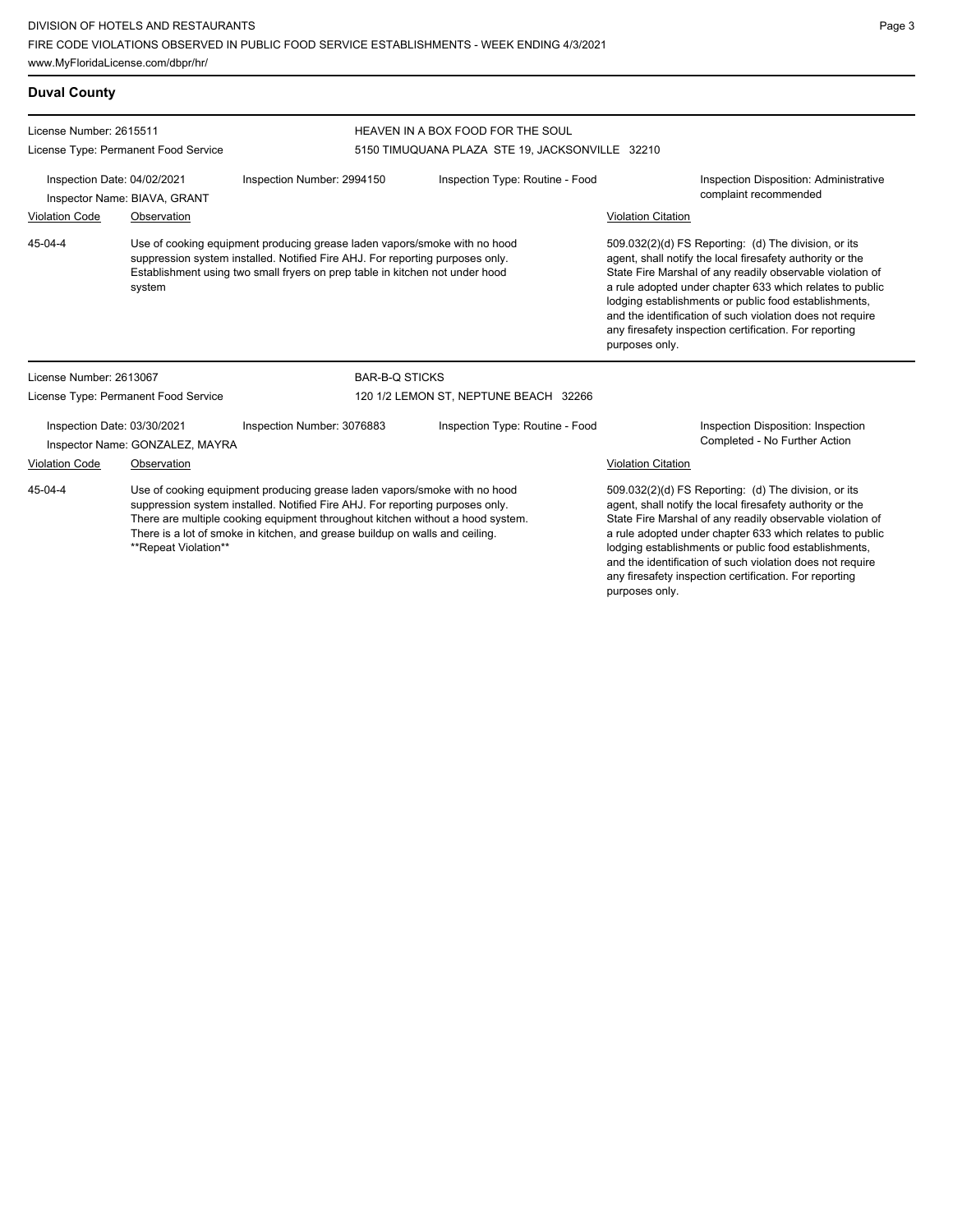| <b>Lake County</b>                                                                                                                                                    |             |                            |                                                                               |                           |                                                                                                                                                                                                                                                                                                                                                                                                            |  |  |
|-----------------------------------------------------------------------------------------------------------------------------------------------------------------------|-------------|----------------------------|-------------------------------------------------------------------------------|---------------------------|------------------------------------------------------------------------------------------------------------------------------------------------------------------------------------------------------------------------------------------------------------------------------------------------------------------------------------------------------------------------------------------------------------|--|--|
| License Number: 4508747                                                                                                                                               |             |                            | PIZZANO'S PIZZA & GRINDERZ                                                    |                           |                                                                                                                                                                                                                                                                                                                                                                                                            |  |  |
| License Type: Permanent Food Service<br>Inspection Date: 03/31/2021<br>Inspector Name: CONNOLLY, MADELINE                                                             |             | Inspection Number: 3066963 | 11240 NORTHERN AVE STE 101, LEESBURG 34788<br>Inspection Type: Routine - Food |                           | Inspection Disposition: Inspection<br>Completed - No Further Action                                                                                                                                                                                                                                                                                                                                        |  |  |
| <b>Violation Code</b>                                                                                                                                                 | Observation |                            |                                                                               | <b>Violation Citation</b> |                                                                                                                                                                                                                                                                                                                                                                                                            |  |  |
| 46-04-4<br>Exit door locked. For reporting purposes only.<br>Fire door blocked in kitchen with a in window air conditioning unit, pizza make<br>table and prep table. |             |                            |                                                                               | reporting purposes only.  | 61C-1.004(9) FAC Reporting: (9) Means of access,<br>including entrances, halls, and stairways, must permit<br>unobstructed travel at all times and shall be clean,<br>ventilated and well-lighted day and night. Hall and stair<br>runners shall be kept in good condition. Railways, as<br>defined in 61C-1.001(23), F.A.C., shall be installed on<br>all stairways and around all porches and steps. For |  |  |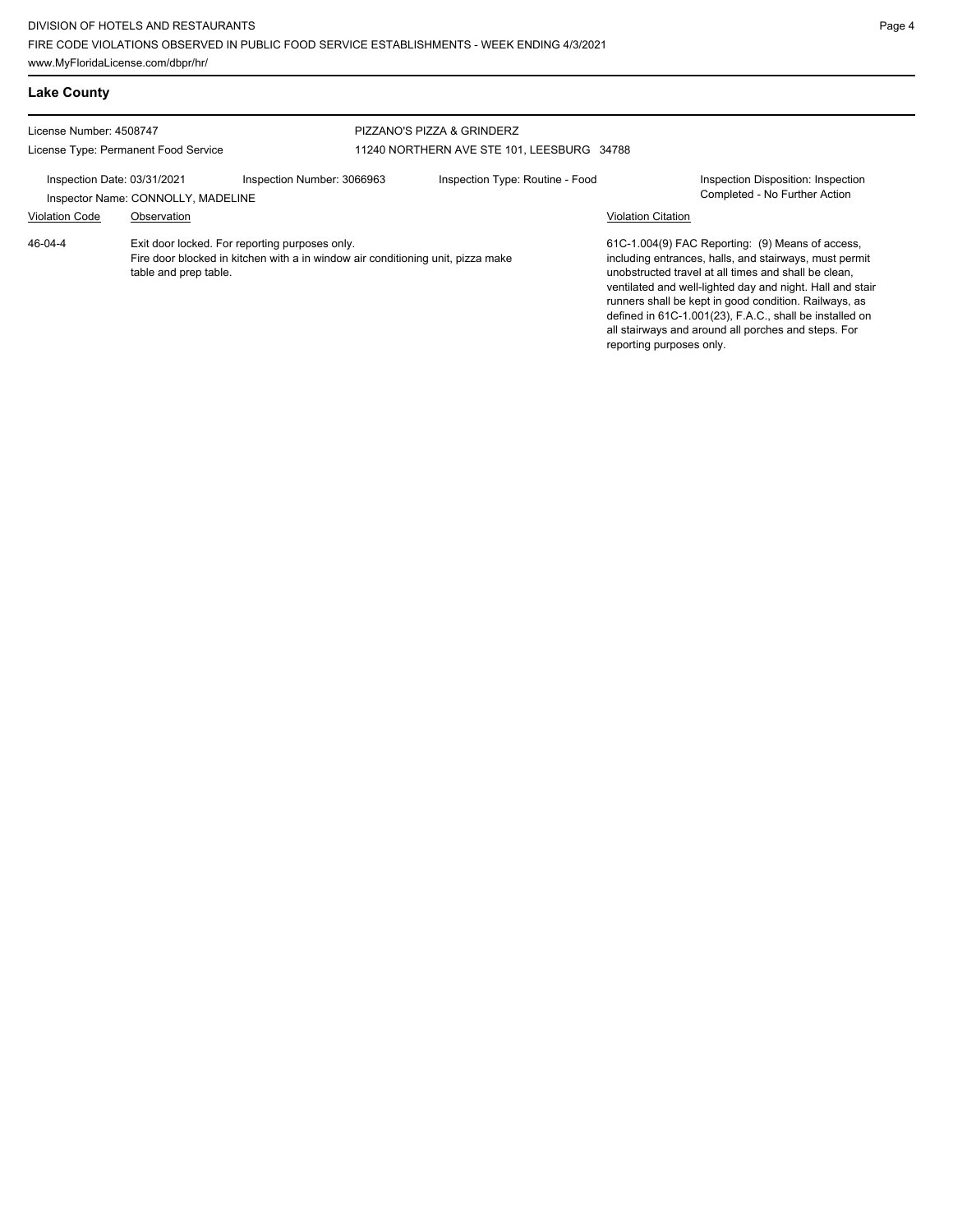**Orange County** License Number: 5803158 License Type: Permanent Food Service GREENHOUSE CAFE 2300 MAITLAND CENTER PKWY STE 120, MAITLAND 32751 Inspection Date: 04/01/2021 Inspection Number: 3066503 Inspection Type: Routine - Food Inspection Disposition: Warning Issued Inspector Name: LEEMIS, REBECCA **Violation Code Observation Construction** Construction Construction Citation Citation Citation Citation Citation Use of cooking equipment producing grease laden vapors/smoke with no hood suppression system installed. Notified Fire AHJ. For reporting purposes only. - stove, griddle, and press added and producing grease laden vapors as evidenced by stained ceiling tiles and vents. Observed operator frying bacon on press. No hood system. 509.032(2)(d) FS Reporting: (d) The division, or its agent, shall notify the local firesafety authority or the State Fire Marshal of any readily observable violation of a rule adopted under chapter 633 which relates to public lodging establishments or public food establishments, and the identification of such violation does not require any firesafety inspection certification. For reporting purposes only. 45-04-4 License Number: 5814943 License Type: Permanent Food Service TABLA WINTER PARK 216 N PARK AVE SUITE #H, WINTER PARK 32789 Inspection Date: 03/29/2021 Inspection Number: 3067099 Inspection Type: Routine - Food Inspection Disposition: Inspection Inspector Name: MONTGOMERY, DOREEN COMPLETED ACTION COMPLETED COMPleted - No Further Action Violation Code Observation Violation Citation Propane tank (larger than 2.7 lb. water capacity/1 lb. gas capacity) located inside of the building. For reporting purposes only, propane tank under hand sink inside kitchen by back door, operator removed from building \*\*Corrected On-Site\*\* 509.032(2)(d) FS Reporting: (d) The division, or its agent, shall notify the local firesafety authority or the State Fire Marshal of any readily observable violation of a rule adopted under chapter 633 which relates to public lodging establishments or public food establishments, and the identification of such violation does not require any firesafety inspection certification. For reporting purposes only. 48-04-4 License Number: 5815097 License Type: Permanent Food Service BASHU HOTPOT 5600 W COLONIAL DR, #103, ORLANDO 32808 Inspection Date: 03/29/2021 Inspection Number: 3065018 Inspection Type: Routine - Food Inspection Disposition: Inspection Inspector Name: DIOP, DONALD Completed - No Further Action Violation Code Observation Violation Citation Exit door locked. For reporting purposes only. Rear exit door. \*\*Corrected On-Site\*\* 61C-1.004(9) FAC Reporting: (9) Means of access, including entrances, halls, and stairways, must permit unobstructed travel at all times and shall be clean, ventilated and well-lighted day and night. Hall and stair runners shall be kept in good condition. Railways, as 46-04-4

defined in 61C-1.001(23), F.A.C., shall be installed on all stairways and around all porches and steps. For

reporting purposes only.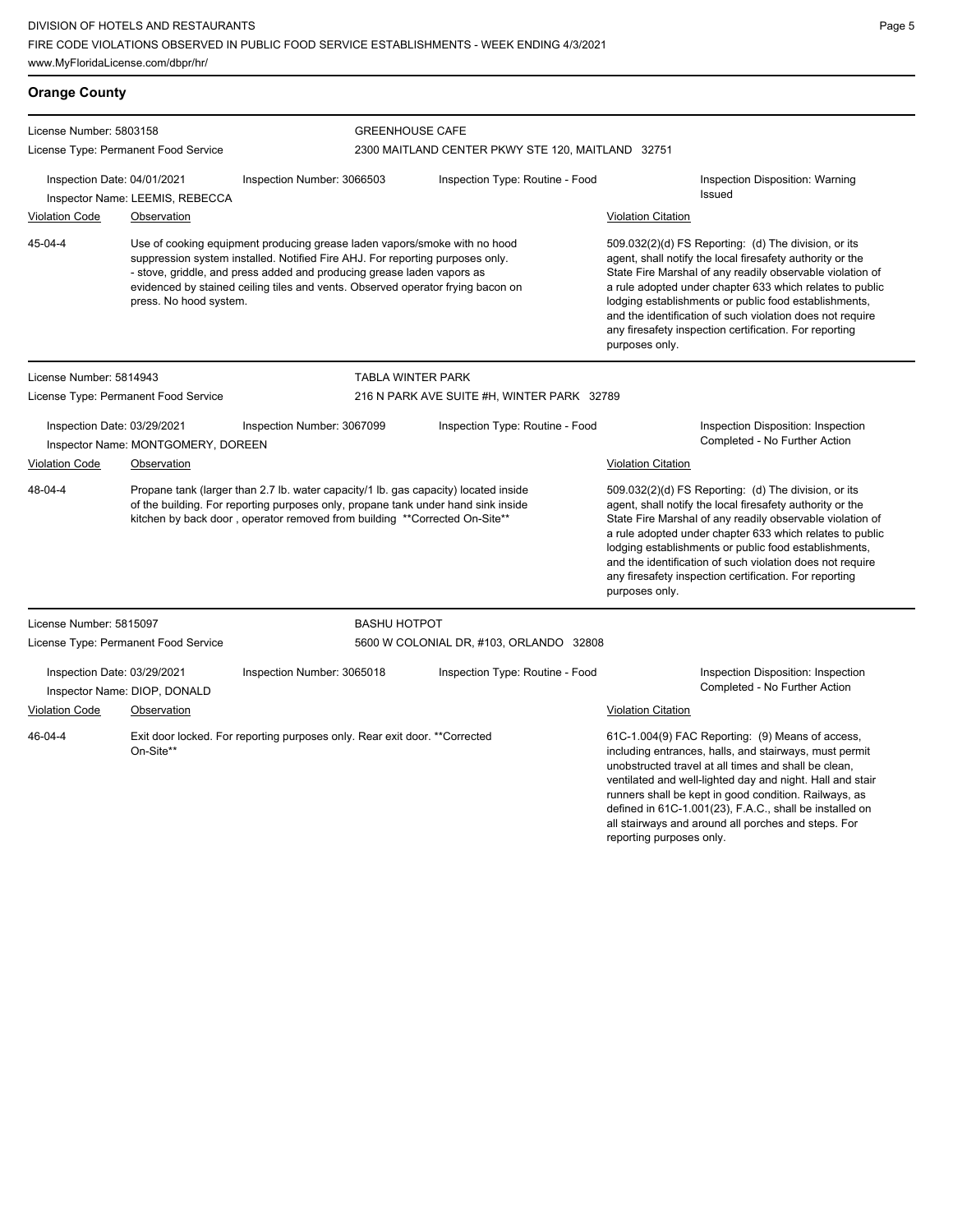| <b>Pinellas County</b>                                                                                                                                                                                                        |                                                       |                                                                                                                                  |                                                                  |                                                                                                                                                                                                                                                                                                                                                                                                                                              |
|-------------------------------------------------------------------------------------------------------------------------------------------------------------------------------------------------------------------------------|-------------------------------------------------------|----------------------------------------------------------------------------------------------------------------------------------|------------------------------------------------------------------|----------------------------------------------------------------------------------------------------------------------------------------------------------------------------------------------------------------------------------------------------------------------------------------------------------------------------------------------------------------------------------------------------------------------------------------------|
| License Number: 6215476<br>License Type: Permanent Food Service                                                                                                                                                               |                                                       |                                                                                                                                  | NEW CHINA CHINESE RESTAURANT<br>5448 58 ST N, KENNETH CITY 33709 |                                                                                                                                                                                                                                                                                                                                                                                                                                              |
| Inspection Date: 04/02/2021<br><b>Violation Code</b>                                                                                                                                                                          | Inspector Name: WILMOT, TASHARA<br><b>Observation</b> | Inspection Number: 3069249                                                                                                       | Inspection Type: Routine - Food                                  | Inspection Disposition: Inspection<br>Completed - No Further Action<br><b>Violation Citation</b>                                                                                                                                                                                                                                                                                                                                             |
| 45-02-4                                                                                                                                                                                                                       |                                                       | Portable fire extinguisher gauge in red zone. For reporting purposes only.                                                       |                                                                  | 509.032(2)(d) FS Reporting: (d) The division, or its<br>agent, shall notify the local firesafety authority or the<br>State Fire Marshal of any readily observable violation of<br>a rule adopted under chapter 633 which relates to public<br>lodging establishments or public food establishments,<br>and the identification of such violation does not require<br>any firesafety inspection certification. For reporting<br>purposes only. |
| License Number: 6217242                                                                                                                                                                                                       |                                                       | <b>CEDARS GRILL</b>                                                                                                              |                                                                  |                                                                                                                                                                                                                                                                                                                                                                                                                                              |
| License Type: Permanent Food Service                                                                                                                                                                                          |                                                       |                                                                                                                                  | 6549 54 AVE N, ST.PETERSBURG 33709                               |                                                                                                                                                                                                                                                                                                                                                                                                                                              |
| Inspection Date: 03/31/2021<br><b>Violation Code</b>                                                                                                                                                                          | Inspector Name: LOZANO, KELVIN<br>Observation         | Inspection Number: 3072984                                                                                                       | Inspection Type: Routine - Food                                  | Inspection Disposition: Inspection<br>Completed - No Further Action<br><b>Violation Citation</b>                                                                                                                                                                                                                                                                                                                                             |
| 48-04-4<br>Propane tank (larger than 2.7 lb. water capacity/1 lb. gas capacity) located inside<br>of the building. For reporting purposes only. In dry storage room. Operator<br>removed from building. **Corrected On-Site** |                                                       |                                                                                                                                  |                                                                  | 509.032(2)(d) FS Reporting: (d) The division, or its<br>agent, shall notify the local firesafety authority or the<br>State Fire Marshal of any readily observable violation of<br>a rule adopted under chapter 633 which relates to public<br>lodging establishments or public food establishments,<br>and the identification of such violation does not require<br>any firesafety inspection certification. For reporting<br>purposes only. |
| License Number: 6216630                                                                                                                                                                                                       |                                                       |                                                                                                                                  | ASIAN PEARL OF CLEARWATER LLC                                    |                                                                                                                                                                                                                                                                                                                                                                                                                                              |
| License Type: Permanent Food Service                                                                                                                                                                                          |                                                       |                                                                                                                                  | 2551 DREW ST #104, CLEARWATER 33765                              |                                                                                                                                                                                                                                                                                                                                                                                                                                              |
| Inspection Date: 04/02/2021                                                                                                                                                                                                   | Inspector Name: BENEDICT, TRACY                       | Inspection Number: 3071022                                                                                                       | Inspection Type: Routine - Food                                  | Inspection Disposition: Inspection<br>Completed - No Further Action                                                                                                                                                                                                                                                                                                                                                                          |
| <b>Violation Code</b>                                                                                                                                                                                                         | <b>Observation</b>                                    |                                                                                                                                  |                                                                  | <b>Violation Citation</b>                                                                                                                                                                                                                                                                                                                                                                                                                    |
| 45-02-4                                                                                                                                                                                                                       |                                                       | Portable fire extinguisher gauge in red zone. For reporting purposes only.<br>In recharge next to back door **Repeat Violation** |                                                                  | 509.032(2)(d) FS Reporting: (d) The division, or its<br>agent, shall notify the local firesafety authority or the<br>State Fire Marshal of any readily observable violation of<br>a rule adopted under chapter 633 which relates to public<br>lodging establishments or public food establishments,<br>and the identification of such violation does not require<br>any firesafety inspection certification. For reporting<br>purposes only. |
| License Number: 6207267                                                                                                                                                                                                       |                                                       |                                                                                                                                  | JIMMYS FISH HOUSE AND IGUANA BAR                                 |                                                                                                                                                                                                                                                                                                                                                                                                                                              |
| License Type: Permanent Food Service                                                                                                                                                                                          |                                                       |                                                                                                                                  | 521 S GULFVIEW BLVD, CLEARWATER BEACH 33767                      |                                                                                                                                                                                                                                                                                                                                                                                                                                              |
| Inspection Date: 04/02/2021                                                                                                                                                                                                   | Inspector Name: LANTIGUA, ROBERTO                     | Inspection Number: 3081301                                                                                                       | Inspection Type: Complaint Full                                  | Inspection Disposition: Warning<br>Issued                                                                                                                                                                                                                                                                                                                                                                                                    |
| <b>Violation Code</b>                                                                                                                                                                                                         | <b>Observation</b>                                    |                                                                                                                                  |                                                                  | <b>Violation Citation</b>                                                                                                                                                                                                                                                                                                                                                                                                                    |
| 47-01-4<br>Observed frayed/spliced electrical wires by cook line where operator said an<br>emergency light used to be. For reporting purposes only.                                                                           |                                                       |                                                                                                                                  |                                                                  | 509.032(2)(d) FS Reporting: (d) The division, or its<br>agent, shall notify the local firesafety authority or the<br>State Fire Marshal of any readily observable violation of<br>a rule adopted under chapter 633 which relates to public<br>lodging establishments or public food establishments,<br>and the identification of such violation does not require<br>any firesafety inspection certification. For reporting<br>purposes only. |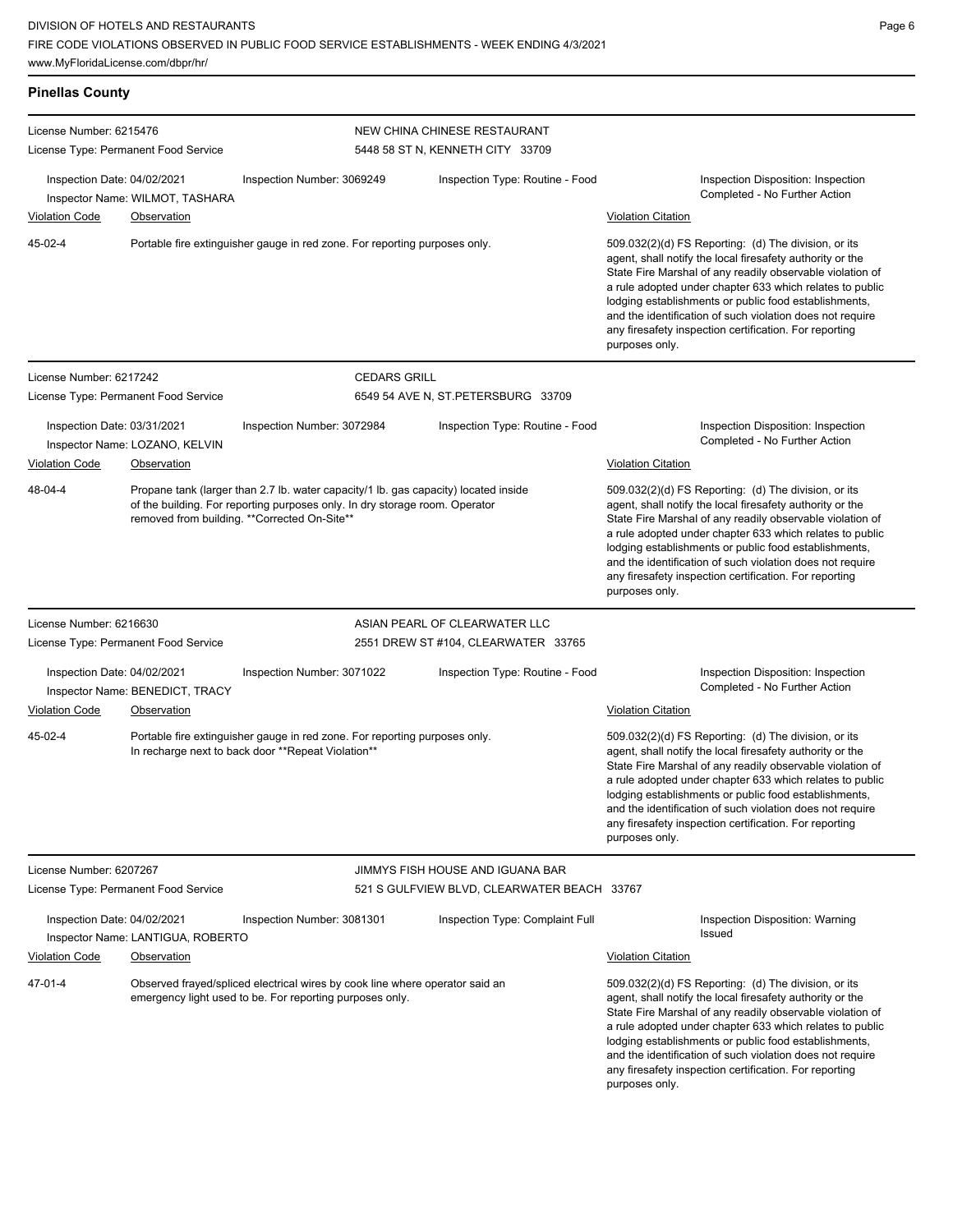| <b>Sarasota County</b>                                          |                            |                                 |                                                                 |  |  |
|-----------------------------------------------------------------|----------------------------|---------------------------------|-----------------------------------------------------------------|--|--|
| License Number: 6805259<br><b>ISLAND HOUSE TAP AND GRILL</b>    |                            |                                 |                                                                 |  |  |
| License Type: Permanent Food Service                            |                            | 5110 OCEAN BLVD, SARASOTA 34242 |                                                                 |  |  |
| Inspection Date: 03/31/2021<br>Inspector Name: HOWARTH, ROSALIE | Inspection Number: 3054221 | Inspection Type: Routine - Food | Inspection Disposition: Call Back -<br>Extension given, pending |  |  |

- From initial inspection : Portable fire extinguisher gauge in red zone. For reporting purposes only. - From follow-up inspection 2021-03-31: \*\*Time Extended\*\* 45-02-4

Violation Code Observation Violation Citation

509.032(2)(d) FS Reporting: (d) The division, or its agent, shall notify the local firesafety authority or the State Fire Marshal of any readily observable violation of a rule adopted under chapter 633 which relates to public lodging establishments or public food establishments, and the identification of such violation does not require any firesafety inspection certification. For reporting purposes only.

Portable fire extinguisher gauge in red zone. For reporting purposes only. The state that the state of the division, or its state of the division, or its 45-02-4

agent, shall notify the local firesafety authority or the State Fire Marshal of any readily observable violation of a rule adopted under chapter 633 which relates to public lodging establishments or public food establishments, and the identification of such violation does not require any firesafety inspection certification. For reporting purposes only.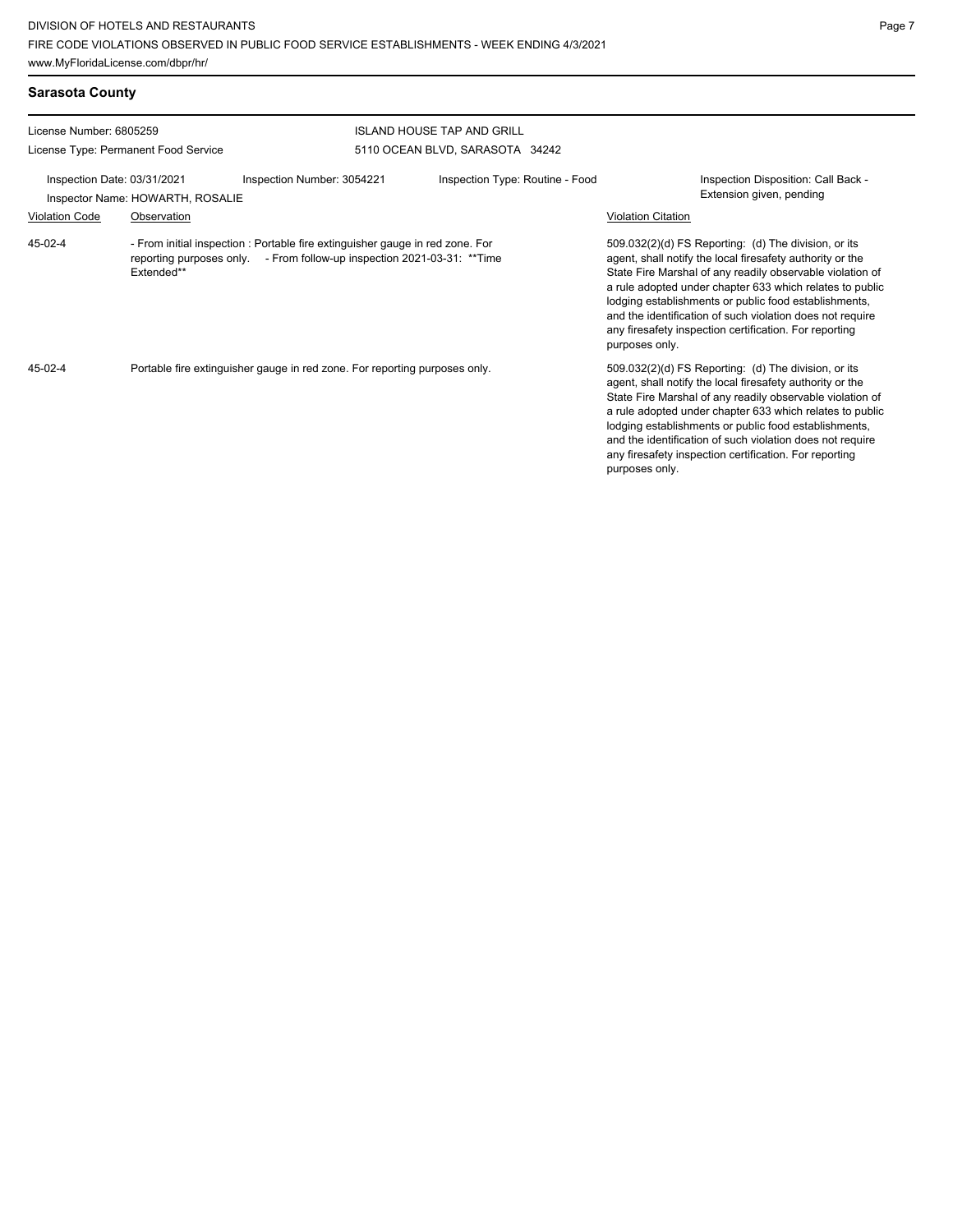| License Number: 6903228<br>License Type: Permanent Food Service |                                                   |                                       | PAPA JOHN'S PIZZA #265 | 5808 RED BUG LAKE ROAD, WINTER SPRINGS 327085082 |                                                                                                                                                                                                                                                                                                                                                                                                                                              |                                                                     |
|-----------------------------------------------------------------|---------------------------------------------------|---------------------------------------|------------------------|--------------------------------------------------|----------------------------------------------------------------------------------------------------------------------------------------------------------------------------------------------------------------------------------------------------------------------------------------------------------------------------------------------------------------------------------------------------------------------------------------------|---------------------------------------------------------------------|
| Inspection Date: 03/30/2021<br><b>Violation Code</b>            | Inspector Name: THORNCROFT, ROBERT<br>Observation | Inspection Number: 3076594            |                        | Inspection Type: Routine - Food                  | <b>Violation Citation</b>                                                                                                                                                                                                                                                                                                                                                                                                                    | Inspection Disposition: Inspection<br>Completed - No Further Action |
| 47-03-4                                                         |                                                   | Missing cover for a outlet in storage |                        |                                                  | 509.032(2)(d) FS Reporting: (d) The division, or its<br>agent, shall notify the local firesafety authority or the<br>State Fire Marshal of any readily observable violation of<br>a rule adopted under chapter 633 which relates to public<br>lodging establishments or public food establishments,<br>and the identification of such violation does not require<br>any firesafety inspection certification. For reporting<br>purposes only. |                                                                     |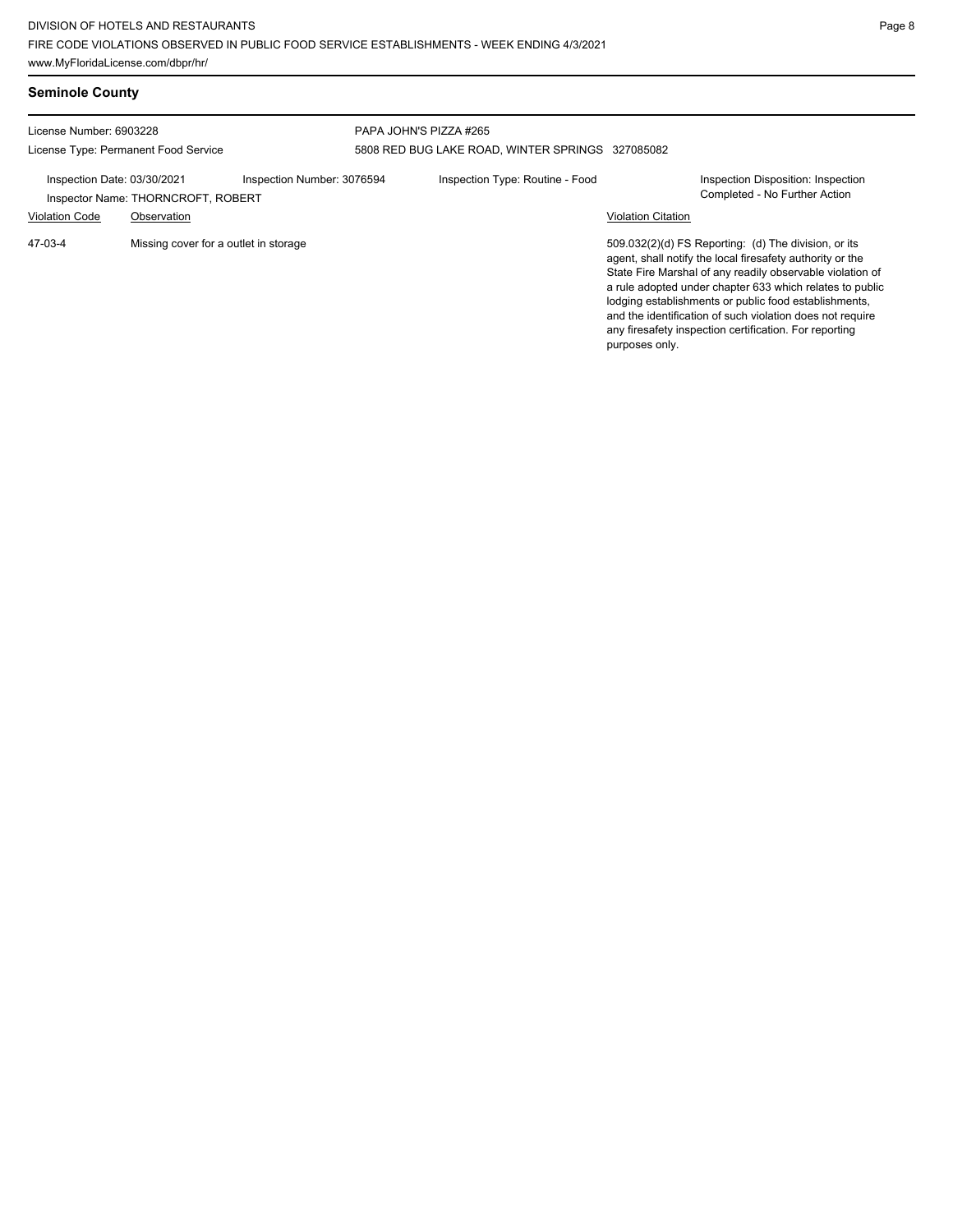Propane tank (larger than 2.7 lb. water capacity/1 lb. gas capacity) located inside

| <b>St. Lucie County</b>              |                            |                                              |                                 |
|--------------------------------------|----------------------------|----------------------------------------------|---------------------------------|
| License Number: 6603177              |                            | MEATING STREET STEAKHOUSE & SEAFOOD          |                                 |
| License Type: Permanent Food Service |                            | 10553 MEETING STREET, PORT SAINT LUCIE 34987 |                                 |
| Inspection Date: 03/31/2021          | Inspection Number: 3080831 | Inspection Type: Complaint Full              | Inspection Disposition: Warning |

of the building. For reporting purposes only. \*\*Corrected On-Site\*\*

48-04-4

Issued Inspector Name: HYNES, MONICA

## Violation Code Observation Violation Citation

509.032(2)(d) FS Reporting: (d) The division, or its agent, shall notify the local firesafety authority or the State Fire Marshal of any readily observable violation of a rule adopted under chapter 633 which relates to public lodging establishments or public food establishments, and the identification of such violation does not require any firesafety inspection certification. For reporting purposes only.